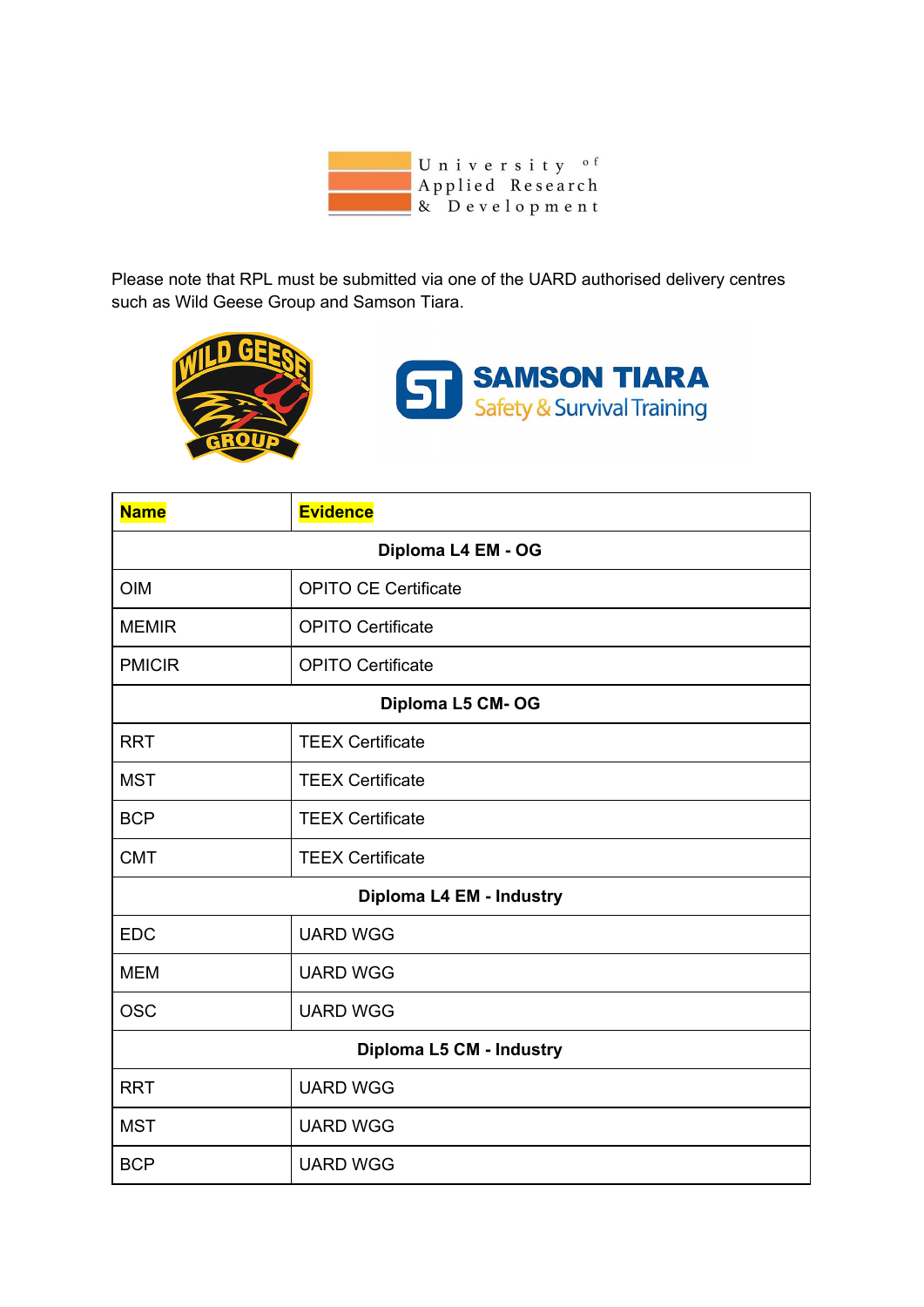| <b>CMT</b>                               | <b>UARD WGG</b>                                                                                                             |  |
|------------------------------------------|-----------------------------------------------------------------------------------------------------------------------------|--|
| Bachelor (Year 3, Level 6)               |                                                                                                                             |  |
| <b>ICS</b>                               | 100/200/300 FEMA programs                                                                                                   |  |
| Employment<br>Evidence                   | Not less than 5yrs experience in being a member of an<br>Incident/Emergency/Crisis management team/group                    |  |
|                                          | Not less than 3yrs experience in the Team Leader of an<br>Incident/Emergency/Crisis management team/group                   |  |
|                                          | Have worked offshore for more than a year                                                                                   |  |
|                                          | Have worked in industry as part of a multi-national team in at least<br>2 countries                                         |  |
|                                          | Have a sound working understanding of strategic goal setting and<br>prioritizing of activities                              |  |
|                                          | Have sat and contributed to management review committees                                                                    |  |
| <b>Emergency Situation</b><br>Experience | Been personally involved in not less than 5 live emergency<br>situations at Tier 2 or Tier 3 level                          |  |
|                                          | Have personally designed credible emergency scenario exercises<br>involving IMT/EMT/CMT groups                              |  |
|                                          | Have personally umpired credible emergency scenario exercises<br>involving IMT/EMT/CMT groups                               |  |
|                                          | Have been involved at least once in managing real-life HR-related<br>issues during an emergency situation                   |  |
|                                          | Have been involved at least once in managing media-related<br>issues during an emergency situation                          |  |
|                                          | Been actively in not less than 5 formal training programs relating<br>to maintaining competency in IMT/EMT/CMT              |  |
|                                          | Understand and demonstrate budget/cost controlling measures<br>during emergency situations                                  |  |
|                                          | Have been exposed to the process of interfacing with third-party<br>contractors & government agencies                       |  |
| Documentation<br>Development             | Been personally involved in the compilation, amendment process<br>to at least 2 sets of Emergency Response Procedures (ERP) |  |
|                                          | Have a sound working knowledge of companies internal<br>documentation protocols                                             |  |
|                                          | Have knowledge of regional environmental policies                                                                           |  |